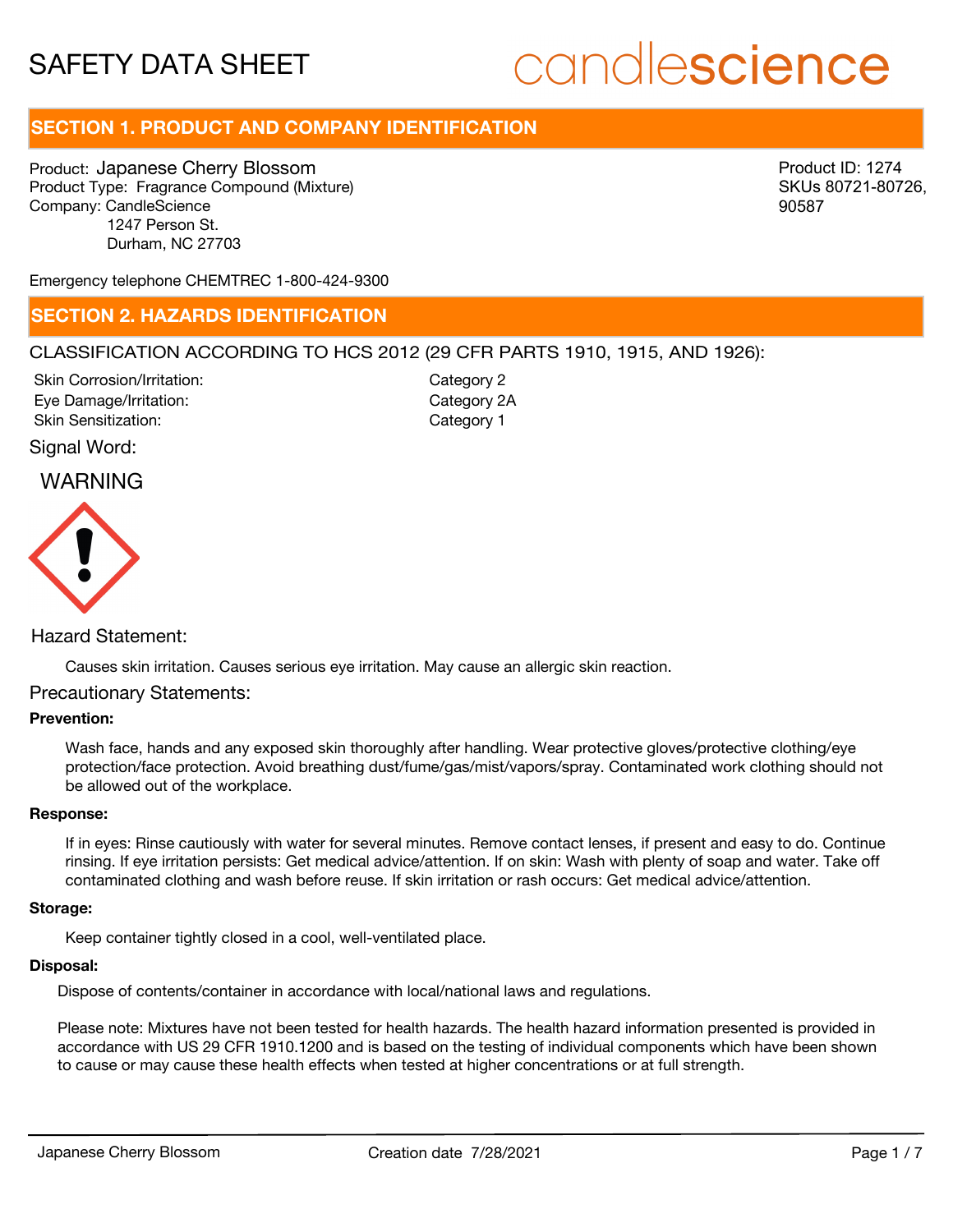# candlescience

# **SECTION 3. COMPOSITION/INFORMATION ON INGREDIENT**

| Hazardous components                                                            | CAS No.        | Weight %  |
|---------------------------------------------------------------------------------|----------------|-----------|
| 2-Methyl-3-(p-isopropylphenyl)propionaldehyde                                   | 103-95-7       | $10 - 20$ |
| 2-acetyl-1,2,3,4,5,6,7,8-octahydro-2,3,8,8-tetra-methylnaphtalene (main isomer) | 54464-57-2     | $5 - 10$  |
| 1,3,4,6,7,8-Hexahydro-4,6,6,7,8,8-hexamethylcyclopenta[g]-2-benzopyran          | 1222-05-5      | $5 - 10$  |
| Linalool                                                                        | 78-70-6        | $5 - 10$  |
| Phenethyl alcohol                                                               | $60 - 12 - 8$  | $3 - 5$   |
| Benzyl salicylate                                                               | 118-58-1       | $3 - 5$   |
| Terpineol                                                                       | 8000-41-7      | $1 - 3$   |
| beta-lonone                                                                     | 14901-07-6     | $1 - 3$   |
| ethyl linalool                                                                  | 10339-55-6     | $1 - 3$   |
| dl-Citronellol                                                                  | 106-22-9       | $1 - 3$   |
| 2-Isobutyl-4-methyltetrahydro-2H-pyran-4-ol                                     | 63500-71-0     | $1 - 3$   |
| sandal pentenol                                                                 | 67801-20-1     | $1 - 3$   |
| Benzyl benzoate                                                                 | $120 - 51 - 4$ | $\leq 1$  |
| Cyclodecane                                                                     | 58567-11-6     | $\leq$ 1  |
| alpha-isoMethyl ionone                                                          | $127 - 51 - 5$ | $\leq 1$  |
| $(-)$ -a-Cedrene                                                                | 469-61-4       | $\leq$ 1  |
| 3-(1,3-benzodioxol-5-yl)-2-methylpropanal                                       | 1205-17-0      | $\leq 1$  |
| Geraniol                                                                        | 106-24-1       | $\leq 1$  |
| Damascone Alpha                                                                 | 24720-09-0     | $\leq 1$  |
| Geranyl acetate                                                                 | 105-87-3       | $\leq$ 1  |
| 2,4-dimethylcyclohex-3-ene-1-carbaldehyde                                       | 68039-49-6     | $\leq 1$  |
| 1-2,6,6-trimethyl-3-cyclohexen-1-yl-2-buten-1-one                               | 57378-68-4     | $\leq 1$  |
| cis-Hex-3-en-1-yl methyl carbonate                                              | 67633-96-9     | $\leq 1$  |

# **SECTION 4. FIRST AID MEASURES**

#### Inhalation:

Remove casualty to fresh air and keep warm and at rest. In case of respiratory tract irritation, consult a physician.

Skin contact:

Change contaminated, saturated clothing. After contact with skin, wash immediately with plenty of water and soap. In case of skin reactions, consult a physician.

#### Eye contact:

In case of contact with eyes flush immediately with plenty of flowing water for 10 to 15 minutes holding eyelids apart and consult an ophthalmologist.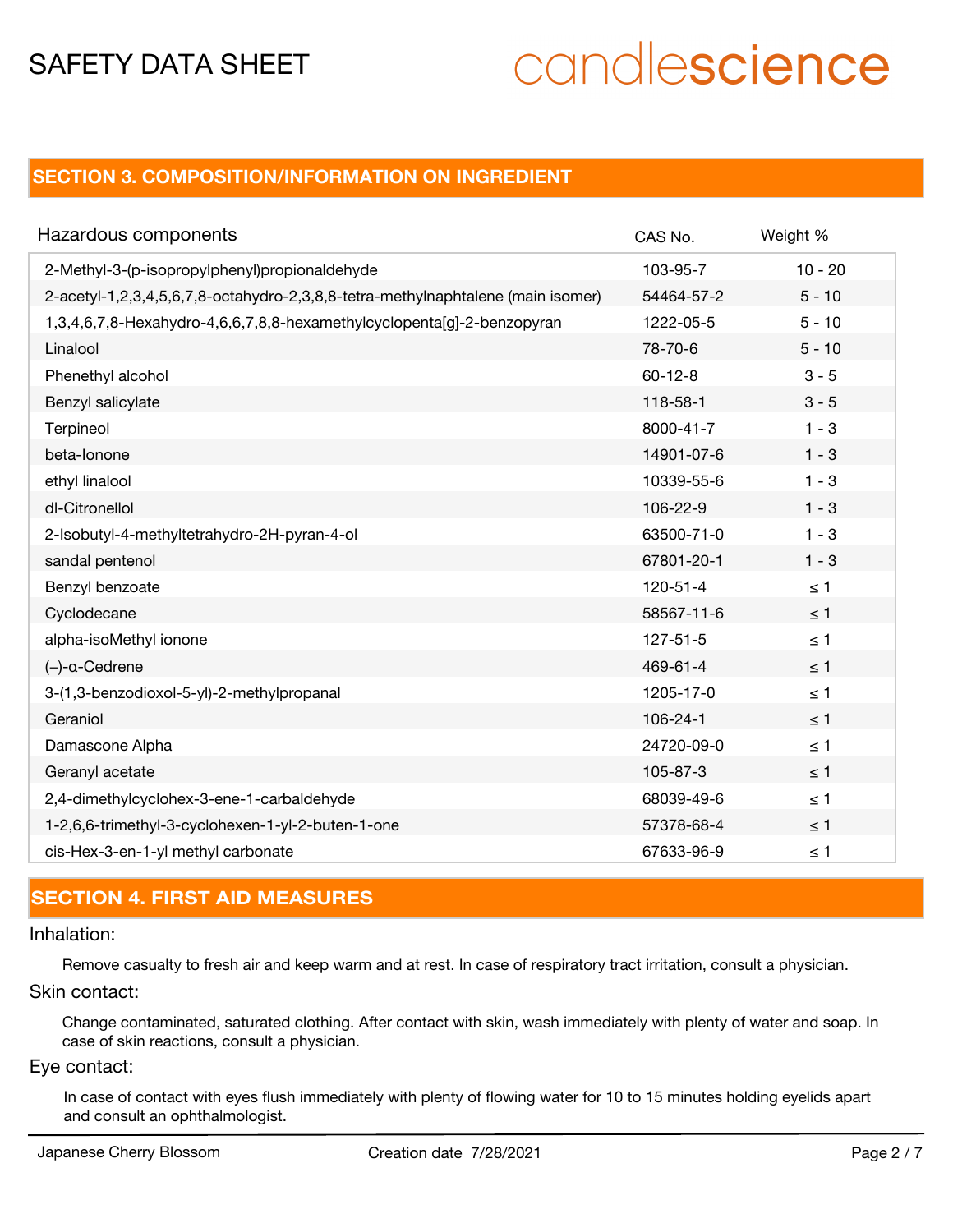# candlescience

#### Ingestion:

If accidentally swallowed rinse the mouth with plenty of water (only if the person is conscious) and obtain immediate medical attention. Do not induce vomiting.

#### Most important symptoms:

No known symptoms to date.

Indication of immediate medical attention:

Treat symptomatically.

#### General information:

When in doubt or if symptoms are observed, get medical advice.

### **SECTION 5. FIREFIGHTING MEASURES**

#### Suitable extinguishing media:

Foam, carbon dioxide, or dry chemical.

#### Unsuitable extinguishing media:

Avoid use of water in extinguishing fires.

#### Specific hazards:

During fire, gases hazardous to health may be formed. Do not allow run-off from fire fighting to enter drains or water courses.

#### Special fire fighting procedures:

Wear self-contained breathing apparatus for firefighting. Move containers from fire area if it can be done safely. Use water spray jet to protect personnel and to cool endangered containers.

# **SECTION 6. ACCIDENTAL RELEASE MEASURES**

#### Personal precautions, protective equipment and emergency procedures:

Evacuate personnel to safe areas. Remove all sources of ignition. Ensure adequate ventilation. Keep people away from and upwind of spill/leak. Wear appropriate protective equipment and clothing during clean-up.

#### Environmental precautions:

Do not allow to enter into soil/subsoil. Do not allow to enter into surface water or drains. Dispose of in accordance with local regulations. Local authorities should be advised if significant spillage cannot be contained.

#### Methods and materials for containment and cleaning up:

Soak up with inert absorbent material (e.g. sand, silica gel, vermiculite). Keep in suitable and closed containers for disposal. Clean contaminated floors and objects thoroughly while observing environmental regulations.

## **SECTION 7. HANDLING AND STORAGE**

#### Precautions for safe handling:

Avoid contact with skin and eyes. Avoid prolonged inhalation of vapors. Wash hands and other exposed areas with mild soap and water before eating, drinking or smoking and when leaving work. Handle in accordance with good industrial hygiene and safety practices.

#### Conditions for safe storage, including any incompatibilities:

Store in tightly closed and upright container in a cool, dry, ventilated area. Store away from light, heat, and sources of ignition.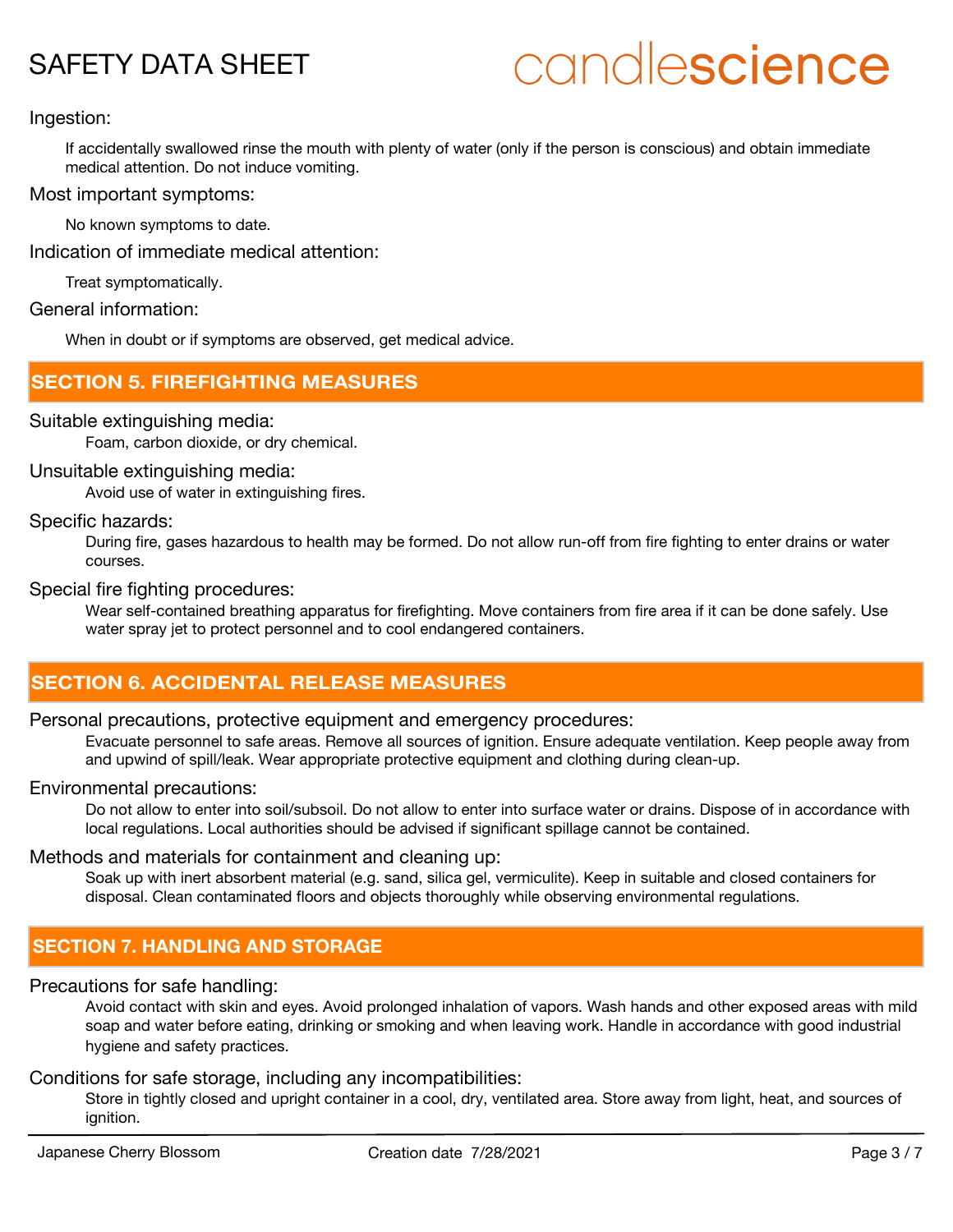# candlescience

## **SECTION 8. EXPOSURE CONTROLS/PERSONAL PROTECTION**

#### Exposure Guidelines:

ACGIH: dl-Citronellol (CAS 106-22-9) TWA 5 ppm

ACGIH: Geraniol (CAS 106-24-1) TWA 5 ppm

#### Appropriate Engineering Controls:

#### **Ventilation:**

Use engineering controls to maintain airborne levels below exposure limit requirements or guidelines. If there are no applicable exposure limit requirements or guidelines, use only with adequate ventilation. Local exhaust ventilation may be necessary for some operations.

#### Personal Protective Equipment:

#### **Eye protection:**

Ensure that eyewash stations and safety showers are close to the workstation location. Chemical resistant goggles must be worn.

#### **Hand protection:**

Wear chemical resistant gloves suitable for this material as determined by a hazard assessment. Gloves should be discarded and replaced if there is any indication of degradation or chemical breakthrough.

#### **Skin and body protection:**

Wear protective clothing suitable for this material as determined by a hazard assessment.

#### **Respiratory protection:**

Respiratory protection should be worn when workplace exposures exceed exposure limit requirements or guidelines. If there are no applicable exposure limits or guidelines, use an approved respirator where there is a potential for adverse effects, including but not limited to respiratory irritation or odor, where indicated or required by the exposure assessment. Selection of air-purifying or positive-pressure supplied air will depend on the results of the exposure assessment which includes an evaluation of the specific operations and the actual or potential airborne concentrations. The type of cartridge or filter to be used must be selected and approved for the chemical, class, or classes of chemicals likely to be encountered in the workplace. For emergency conditions, use an approved positive-pressure self-contained breathing apparatus.

#### **General hygiene considerations:**

Handle in accordance with good industrial hygiene and safety practice. Remove contaminated clothing and protective equipment before entering eating areas. Wash hands before breaks and immediately after handling the product.

## **SECTION 9. PHYSICAL AND CHEMICAL PROPERTIES**

| Appearance:     | Liquid                    |
|-----------------|---------------------------|
| Color:          | Colorless to light yellow |
| Odor:           | Characteristic            |
| Odor threshold: | N/A                       |
| pH:             | N/A                       |
| Melting point:  | N/A                       |
| Boiling point:  | N/A                       |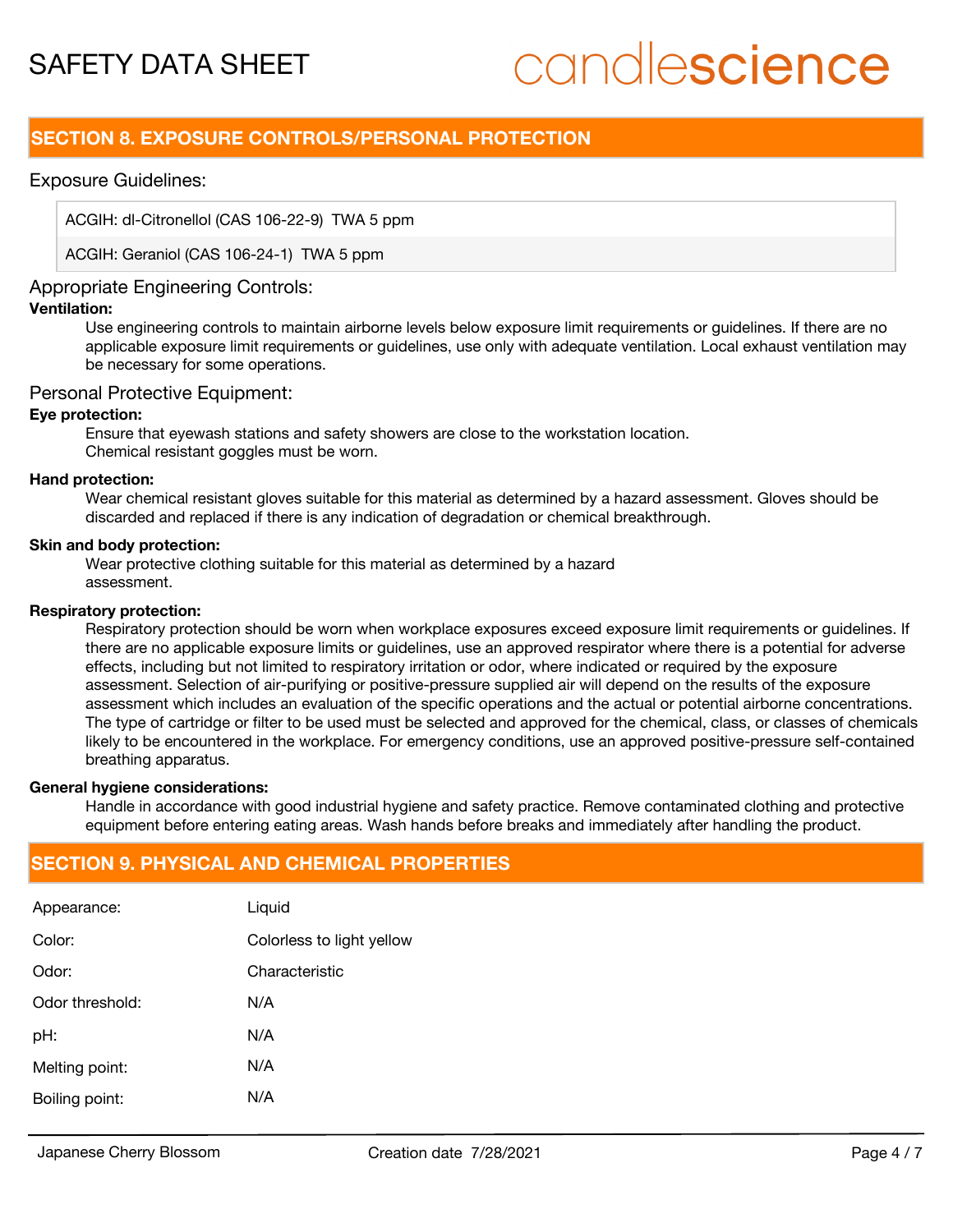# candlescience

| Flashpoint:                                          | 99.4 °C<br>211 $\degree$ F   |  |  |
|------------------------------------------------------|------------------------------|--|--|
| Evaporation Rate (Butyl Acetate = 1): $N/A$          |                              |  |  |
| Flammability (solid, gas):                           | N/A                          |  |  |
| Upper lower flammability or explosive limits:<br>N/A |                              |  |  |
| Vapor density (Air=1):                               | N/A                          |  |  |
| Vapor pressure:                                      | 0.108 mmHg@20°C (calculated) |  |  |
| Specific gravity (H2O=1):                            | $0.9310 - 0.9410$            |  |  |
| Solubility in water:                                 | N/A                          |  |  |
| Solubility in other solvents:                        | N/A                          |  |  |
| Partition coefficient: n-octanol/water:              | N/A                          |  |  |
| Auto-ignition temperature:                           | N/A                          |  |  |
| Decomposition temperature:                           | N/A                          |  |  |
| Kinematic viscosity:                                 | N/A                          |  |  |
| Dynamic viscosity:                                   | N/A                          |  |  |
| Explosive properties:                                | Not explosive                |  |  |
| Oxidizing properties:                                | Not oxidizing                |  |  |
| Refractive index:                                    | 1.4730 - 1.4830              |  |  |

# **SECTION 10. STABILITY AND REACTIVITY**

#### **Chemical stability:**

The product is stable and non-reactive under normal conditions of use, storage and transport.

#### **Possibility of hazardous reactions:**

Material is stable under normal conditions.

#### **Conditions to avoid:**

Heat, flames and sparks. Temperature extremes and direct sunlight.

#### **Incompatible materials:**

Strong oxidizing agents. Strong acids. Strong Bases.

#### **Hazardous decomposition products:**

No hazardous decomposition products are known.

# **SECTION 11. TOXICOLOGICAL INFORMATION**

## **Acute oral toxicity:**

4320 mg/kg

### **Acute dermal toxicity:**

5518 mg/kg

Japanese Cherry Blossom Creation date 7/28/2021 Page 5 / 7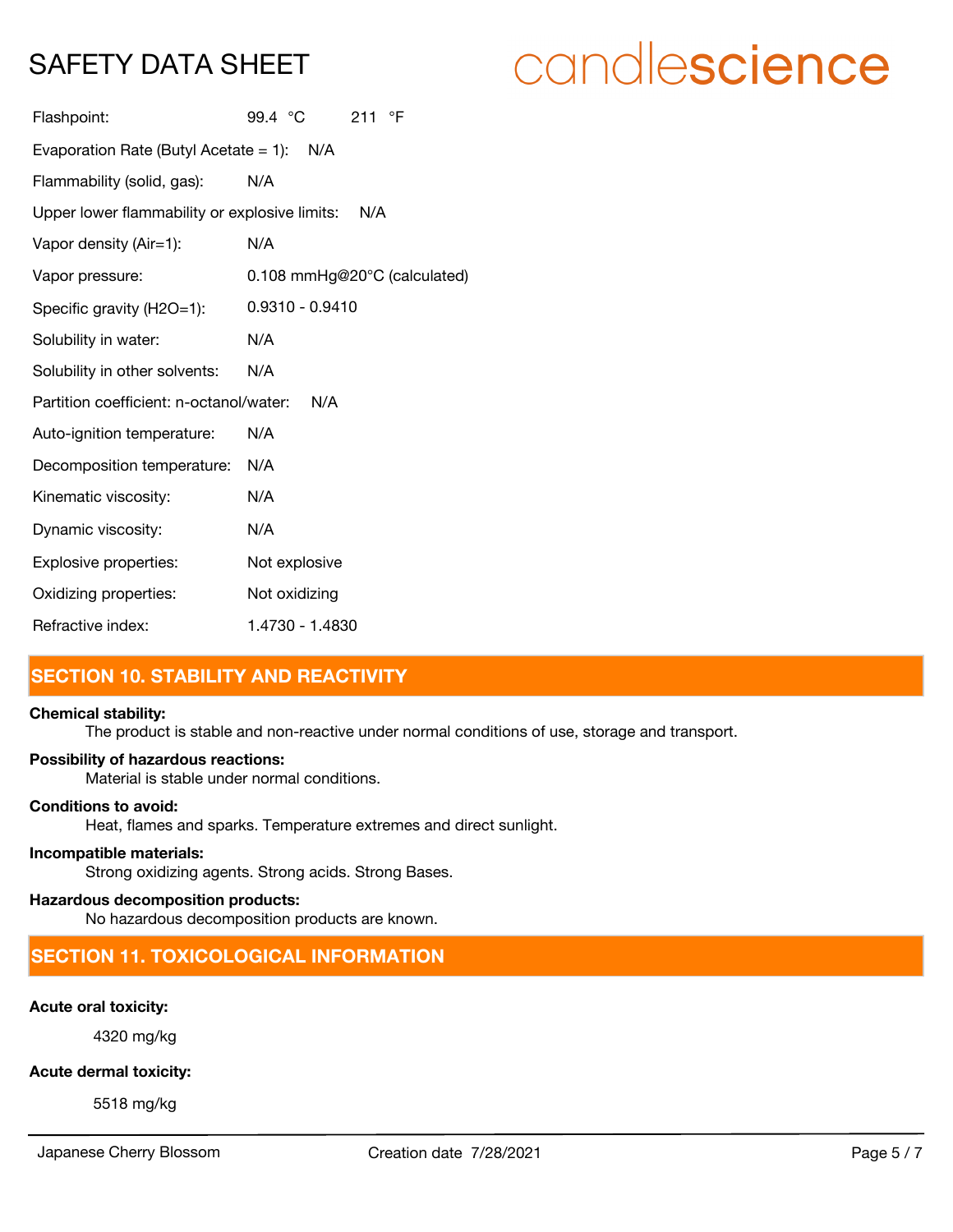# candlescience

#### **Acute inhalation toxicity:**

N/A

**Skin corrosion/irritation:**

N/A

**Serious eye damage/eye irritation:**

N/A

**Respiratory or skin sensitization:**

N/A

#### **Mutagenicity:**

N/A

#### **Reproductive toxicity:**

N/A

#### **Carcinogenicity:**

This product does not contain any carcinogens or potential carcinogens as listed by OSHA, IARC or NTP.

Please note: Mixtures have not been tested for health hazards. The health hazard information presented is provided in accordance with US 29 CFR 1910.1200 and is based on the testing of individual components which have been shown to cause or may cause these health effects when tested at higher concentrations or at full strength.

## **SECTION 12. ECOLOGICAL INFORMATION**

#### **Ecotoxicity:**

Toxic to aquatic life with long lasting effects.

#### **Persistence and Degradability:**

N/A

#### **Bioaccumulation:**

N/A

## **Other Adverse Effects:**

N/A

# **SECTION 13. DISPOSAL CONSIDERATIONS**

### **Disposal instructions:**

Collect and reclaim or dispose in sealed containers at licensed waste disposal site. Do not allow this material to drain into sewers/water supplies. Do not contaminate ponds, waterways or ditches with chemical or used container. Dispose of contents/container in accordance with local/regional/national/international regulations.

#### **Local disposal regulations:**

Dispose in accordance with all applicable regulations.

### **Hazardous waste code:**

The waste code should be assigned in discussion between the user, the producer and the waste disposal company.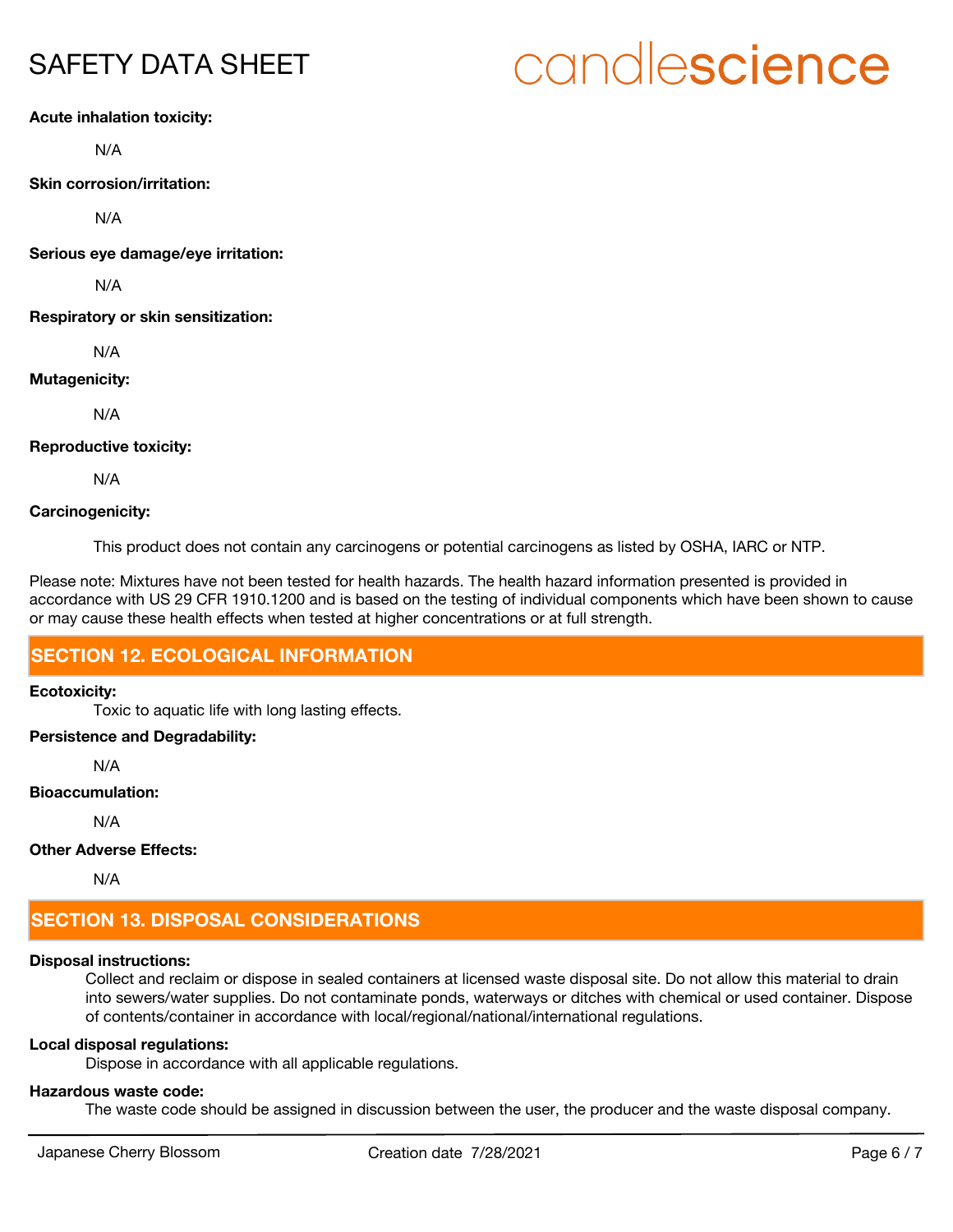# candlescience

#### **Waste from residues/unused products:**

Dispose of in accordance with local regulations. Empty containers or liners may retain some product residues. This material and its container must be disposed of in a safe manner.

#### **Contaminated packaging:**

Since emptied containers may retain product residue, follow label warnings even after container is emptied. Empty containers should be taken to an approved waste handling site for recycling or disposal.

| <b>SECTION 14. TRANSPORT INFORMATION</b> |                                                                                                                                                             |  |
|------------------------------------------|-------------------------------------------------------------------------------------------------------------------------------------------------------------|--|
| <b>IATA UN Number:</b>                   | 3082                                                                                                                                                        |  |
| <b>IATA UN Proper Shipping Name:</b>     | Environmentally hazardous substances, liquid, n.o.s. (1-(1,2,3,4,5,6,7,8-Octahydro<br>-2,3,8,8-tetramethyl-2-naphthyl)ethan-1-one AND 1,3,4,6,7,8-Hexahydro |  |
| <b>IATA Transport Hazard Class:</b>      | 9                                                                                                                                                           |  |
| <b>IATA Packing group:</b>               | $\mathbf{III}$                                                                                                                                              |  |
| <b>IATA Environmental Hazards:</b>       | No                                                                                                                                                          |  |
| <b>IATA ERG Codes:</b>                   | N/A                                                                                                                                                         |  |
| <b>IATA Special Precautions:</b>         | N/A                                                                                                                                                         |  |
| <b>IATA Other Information:</b>           | N/A                                                                                                                                                         |  |
| <b>IMDG UN Number:</b>                   | 3082                                                                                                                                                        |  |
| <b>IMDG UN Proper Shipping Name:</b>     | Environmentally hazardous substances, liquid, n.o.s. (1-(1,2,3,4,5,6,7,8-Octahydro<br>-2,3,8,8-tetramethyl-2-naphthyl)ethan-1-one AND 1,3,4,6,7,8-Hexahydro |  |
| <b>IMDG Transport Hazard Class:</b>      | 9                                                                                                                                                           |  |
| <b>IMDG Packing Group:</b>               | $\mathbf{III}$                                                                                                                                              |  |
| <b>IMDG Environmental Hazards:</b>       | Yes                                                                                                                                                         |  |
| <b>IMDG EMS:</b>                         | F-A S-F                                                                                                                                                     |  |
| <b>IMDG Special Precautions:</b>         | N/A                                                                                                                                                         |  |
| <b>IMDG Transport in Bulk:</b>           | N/A                                                                                                                                                         |  |

# **SECTION 15. REGULATORY INFORMATION**

#### **TSCA:**

All components of this product are listed or excluded from listing on the TSCA inventory.

## **SECTION 16. OTHER INFORMATION**

The information and recommendations contained in this data sheet represent, to the best of CandleScience's knowledge and belief, an accurate and reliable representation as the known data for this material. Since the conditions for use, handling, storage and disposal of this product are beyond CandleScience's control, it is the user's responsibility both to determine safe conditions for use of this product and to assume liability for loss, injury, damage or expense arising out of the product's improper use. No warranty, expressed or implied, regarding the product described herein shall be created by or inferred from any statement or